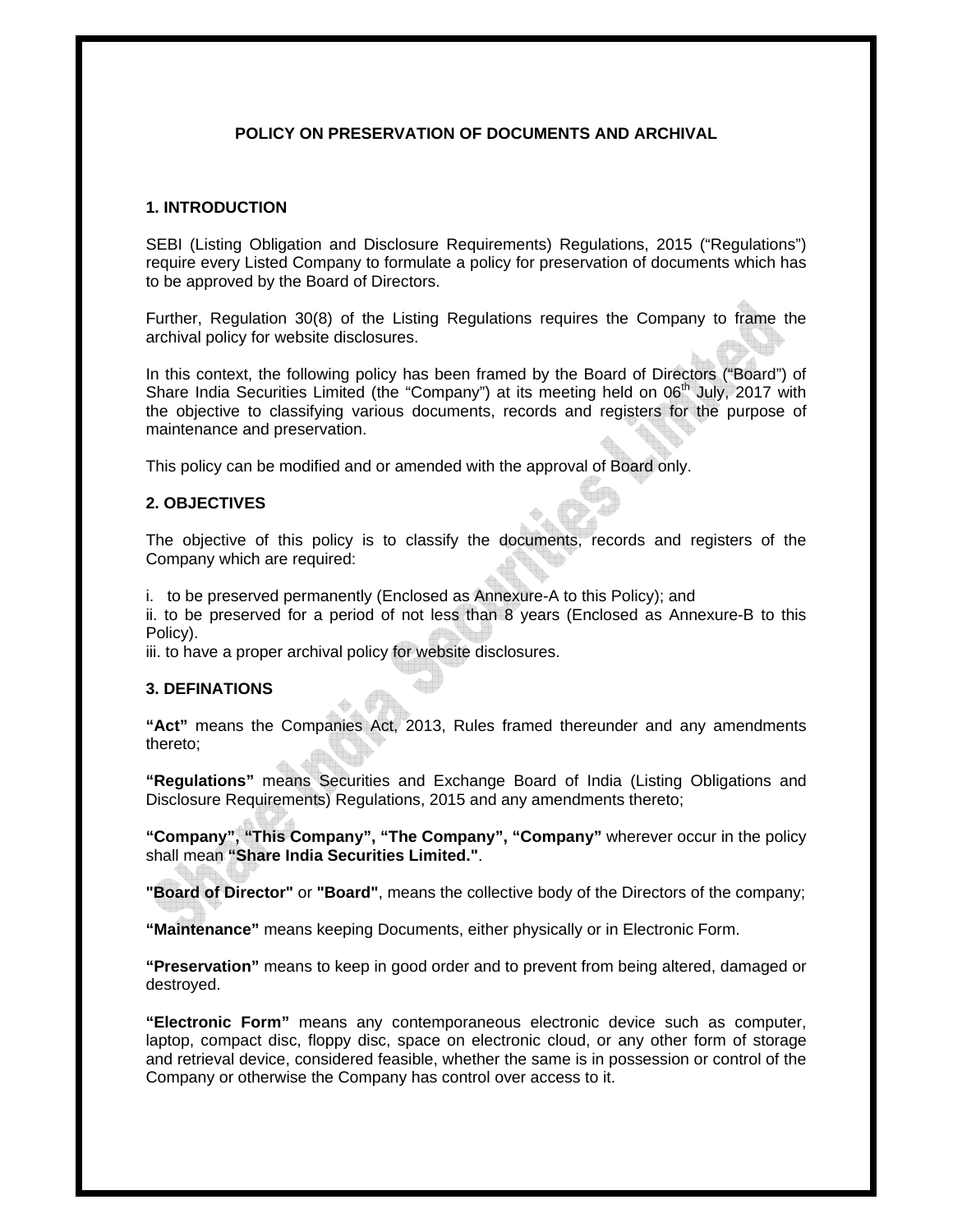# **4. PRESERVATION OF DOCUMENTS**

The Company shall preserve all its documents as per the requirements and provisions of the Companies Act, 2013 and the rules made thereunder, the Regulations and any other law, rules, regulations as may be applicable to the Company from time to time.

# **5. MODE OF MAINTENANCE**

The Company shall maintain these records either in physical or electronic mode. The applicable provisions of law, rules, and regulations with regard to electronic maintenance of records shall be adhered to.

All the records shall be maintained as per the prescribed formats, if any, as amended from time to time under the various rules and regulations.

# **6. ARCHIVAL POLICY**

As per Regulation 30 of the SEBI (LODR) Regulations, 2015, every equity listed entity is required to make disclosures to Stock Exchange(s) of any events or information which, in the opinion of the board of directors of the listed company, is material and such disclosures shall be hosted on the website of the listed company for a minimum period of 5 years & thereafter as per the Archival Policy of the company as disclosed on its website.

This Policy has been framed keeping in view the requirements of SEBI (LODR) Regulations. This Policy applies to such documents/information hosted and visible to the public on the website of the Company.

All disclosures made under Regulation 30 of the LODR by the Company to the Stock Exchange(s), shall be kept on the website of the Company for a period of 5 years and thereafter in the archives of the Company for a period of 1 year.

# **7. DISPOSAL AND DESTRUCTION OF RECORDS**

After the expiry of the statutory retention period, the preserved documents may be destroyed. Destruction of documents as a normal administrative practice shall be followed for the records which are duplicate/unimportant/irrelevant. The Company will keep the policy updated as per statutory guidelines.

\*\*\*\*\*\*\*\*\*\*\*\*\*\*\*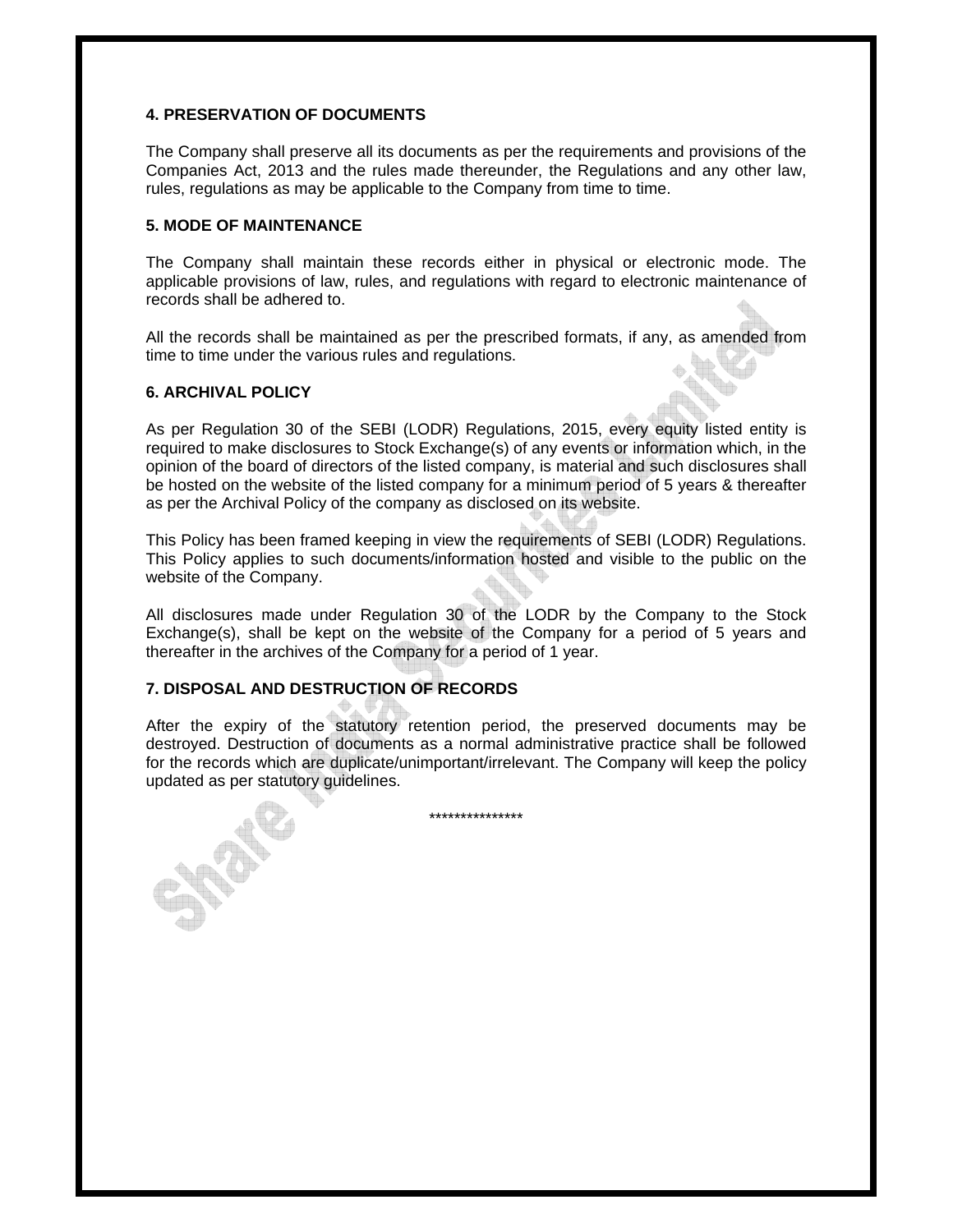#### **Annexure-A**

# **DOCUMENTS PRESERVED PERMANENTLY**

The Company shall maintain the following documents permanently:

1. The Signed and Stamped Memorandum of Association and Articles of Association of the Company

2. Minutes of General Meeting, Board Meetings and various Committee Meetings

3. Register of Members along with Index

4. Foreign Register of Members; if any.

5. Register of Loans, guarantee, security and acquisition made by the Company

6. Register of investments not held in its own name by the Company, if any

7. Register of Contracts with related party and contracts and Bodies etc., in which directors are interested

8. Register of Charges

9. Register of Renewed and duplicate share Certificates

10. Register of director and KMP

11. Intellectual Property Documents shall include, but shall not be limited to copyrights, Trademarks, Patents, and Industrial Design, Intellectual Property Rights documents that are owned by the Company shall be retained by the Company permanently.